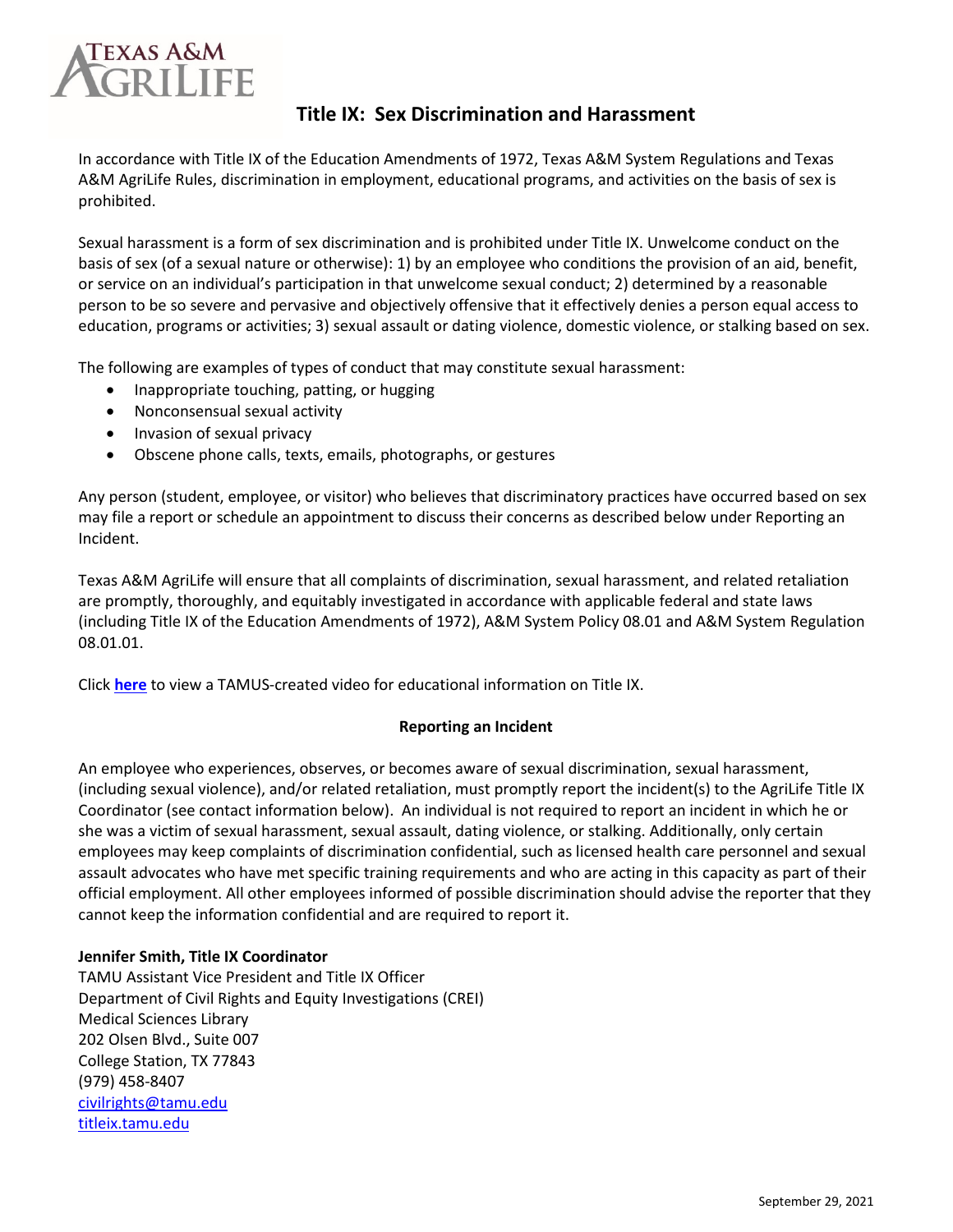

For individuals who would like confidential support:

- students may contact a counselor at TAMU's Student Counseling Service at 979-845-4427
- staff/faculty members may contact counselors at Employee Assistance Program at 1-866-301-9623

Complaints may also be reported anonymously through:

- Texas A&M University's online reporting form: [Tell Somebody](https://urldefense.proofpoint.com/v2/url?u=http-3A__trk.tamu.edu_trk_click-3Fref-3Dztotana6v-5F2-2D3aebrbu-2D30-2D96f7x394bcx042529-26&d=DwMFaQ&c=r_tSStIHV2ie60z4DgB-pQ&r=XKbvFh4m-n_cVX32kzf-4RI1EU633lbAMmX_qodWuFg&m=BDCifx3_-9eXVC52eeat1acQH4XbmZLoNQC6Bbbl9JE&s=aA9xFZdFz1YFfjvtWmO1nMpWJkzC2W1gM_Le3vodyqU&e=)
- Texas A&M University System [Risk, Fraud and Misconduct Hotline](https://secure.ethicspoint.com/domain/media/en/gui/19681/index.html)

Please note that filing anonymous report may limit the ability of AgriLife to respond to the allegations.

### **Reporting Criminal Incidents**

Anyone who has experienced sexual discrimination, sexual harassment, (including sexual violence), and/or related retaliation has the right to choose whether to report the behavior to law enforcement instead of or in addition to reporting to the Title IX Coordinator. The Title IX Coordinator can assist in making a report to law enforcement authorities. A complainant may also choose to decline to notify law enforcement.

A report to law enforcement, even to the University Police Department (UPD), is separate from a report to the Title IX Coordinator. An individual pursues administrative disciplinary remedies by reporting to the Title IX Coordinator and criminal remedies by reporting to law enforcement. Disciplinary and criminal remedies may be pursued separately or at the same time. An individual wishing to pursue disciplinary remedies and criminal remedies simultaneously should make a report to both the Title IX Coordinator and to the appropriate law enforcement agency.

### **For emergencies, call 9-1-1**.

For non-emergencies, contact local law enforcement:

- University Police Department (979-845-2345)
- Bryan Police Department (979-209-5300)
- College Station Police Department (979-764-3600)
- Brazos County Sheriff's Office (979-361-4900)

### **Title IX Complaint Process Overview**

The procedures for responding to allegations of sexual discrimination, sexual harassment, (including sexual violence), and/or related retaliation against students, faculty, staff, and third parties are detailed in Texas A&M [University's Standard Administrative Procedure](https://rules-saps.tamu.edu/pdf.php?number=08.01.01.M1.01) (SAP) 08.01.01.M1.01. The sanctioning guidance for substantiated allegations against employees and students can also be found in th[e SAP.](https://rules-saps.tamu.edu/pdf.php?number=08.01.01.M1.01) Additional sanctioning guidance related to substantiated sex-based allegations against students can be found here: Title IX Cumulative [Sanctioning Matrix.](https://titleix.tamu.edu/sanctioning-matrix/) Questions about AgriLife's policies or procedures regarding Title IX complaints should be directed to Jennifer Smith, Title IX Coordinator, at [civilrights@tamu.edu](mailto:civilrights@tamu.edu)

There is an administrative process to address complaints of discrimination based on sex and to protect victims and prevent recurrence. A complainant's rights, resources, and options for resolving the complaint are presented in an intake meeting.

Every victim, witness, or third party has the right to present his or her complaint and the right to an impartial review of that complaint. Further, individuals have the right to present witnesses, if applicable, and evidence. The alleged victim and the alleged respondent, as well as witnesses, may also be interviewed.